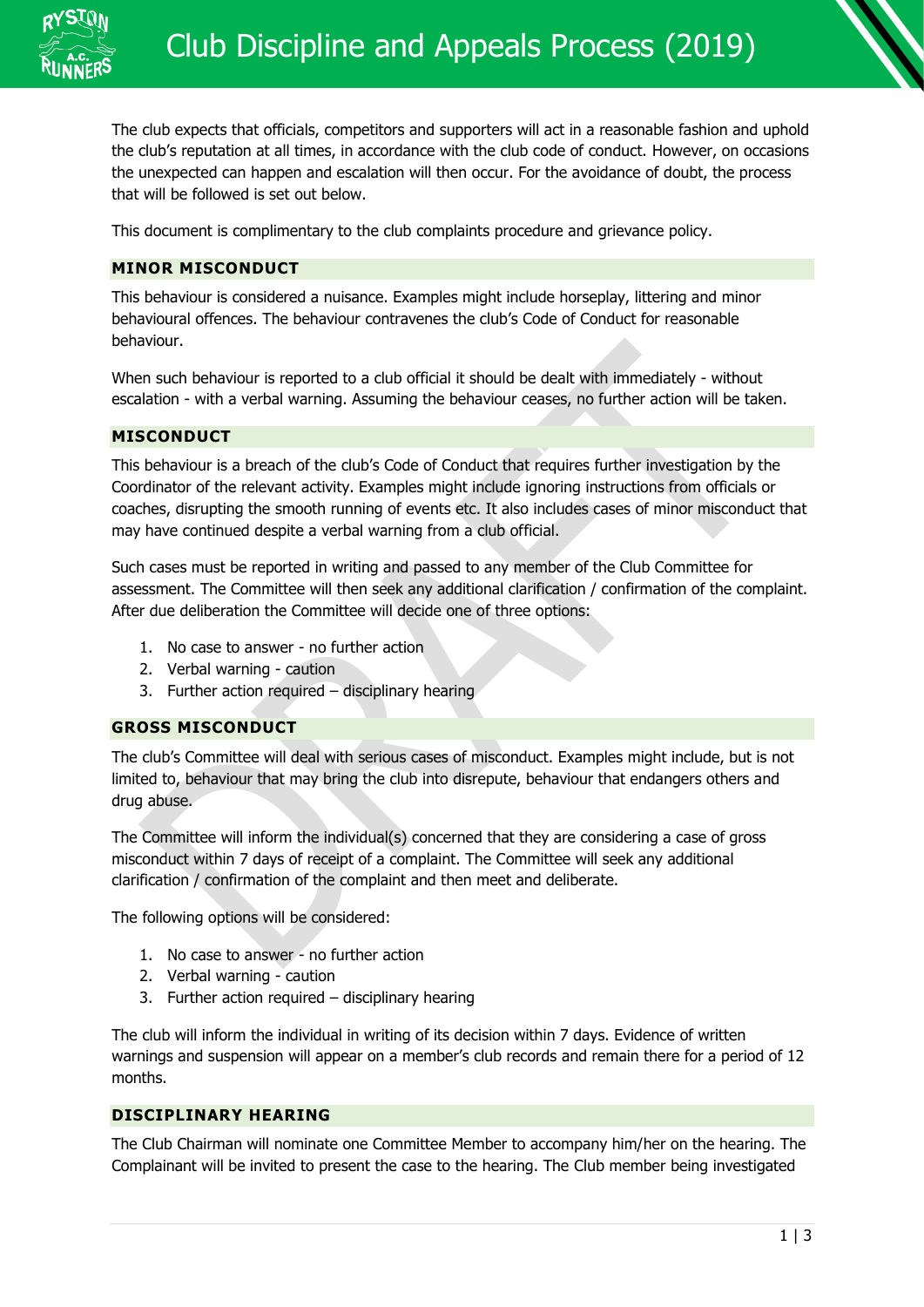

will be invited to attend and will be allowed to bring a companion of his/her choice to accompany him/her at the hearing. Note: the companion will not be entitled to speak or ask questions at the hearing unless specifically requested by the Chairman. All other attendees are entitled to participate at the hearing but all questions will be put through the Chair. If at any time the Club member wishes to take time out to consult with his/her companion, the Chairman can suspend the hearing to allow this to take place.

Once the case has been heard the Chairman and his/her nominated Committee Member, will deliberate alone and the Chairman will decide;

- 1. No case to answer no further action taken
- 2. Verbal warning caution
- 3. Written warning
- 4. Temporary suspension from the club for a fixed period
- 5. Permanent expulsion from the club

Due consideration will be given to younger athletes (under 16) before escalating any issue to a disciplinary hearing. If a hearing is deemed absolutely necessary, a parent / carer must be present at the hearing.

### **APPEALS**

After due process has been followed and a decision has been taken, the Club Member can appeal in writing to the Chairman within 7 days stating clearly the basis for the appeal. The Chairman will then pass the appeal to 2 Life Vice Presidents to hear, where 1 will act as Appeal Chair. The Club Chairman will attend the hearing and present the reasons for the decision and sanctions. The Club Member will be invited to attend and can bring a companion to accompany him/her. Note: the companion will not be entitled to speak or ask questions at the hearing unless specifically requested by the Appeal Chair. All other attendees are entitled to participate at the hearing but all questions will be put through the Appeal Chair. If at any time the Club member wishes to take time out to consult with his/her companion, the Appeal Chairman can suspend the hearing to allow this to take place.

Once the appeal has been heard 2 Life Vice Presidents will deliberate alone and the Appeal Chair will decide;

- 1. Decision upheld
- 2. Appeal upheld

Depending upon the circumstances and any new evidence arising, the Appeal Chairman has the right to change any sanction imposed at the Disciplinary Hearing.

The Appeal Chairman's decision is final in all circumstances.

### **RECORDS OF HEARINGS AND APPEALS**

The decision of a Disciplinary Panel/Hearing, including Appeal Panel/Hearing, shall be recorded and retained in confidential records for a period of six years by the Club. Supporting documentation shall also be retained in the same fashion.

### **NOTIFICATION TO UK ATHLETICS (UKA) AND ENGLAND ATHLETICS (EA)**

Where appropriate the Appeal Chairman, once the Appeal is closed, will inform EA/UKA;

• Disciplinary Hearing - details of a decision, including sanctions imposed, will be communicated to EA and/or UKA if it is considered necessary to ensure compliance with a